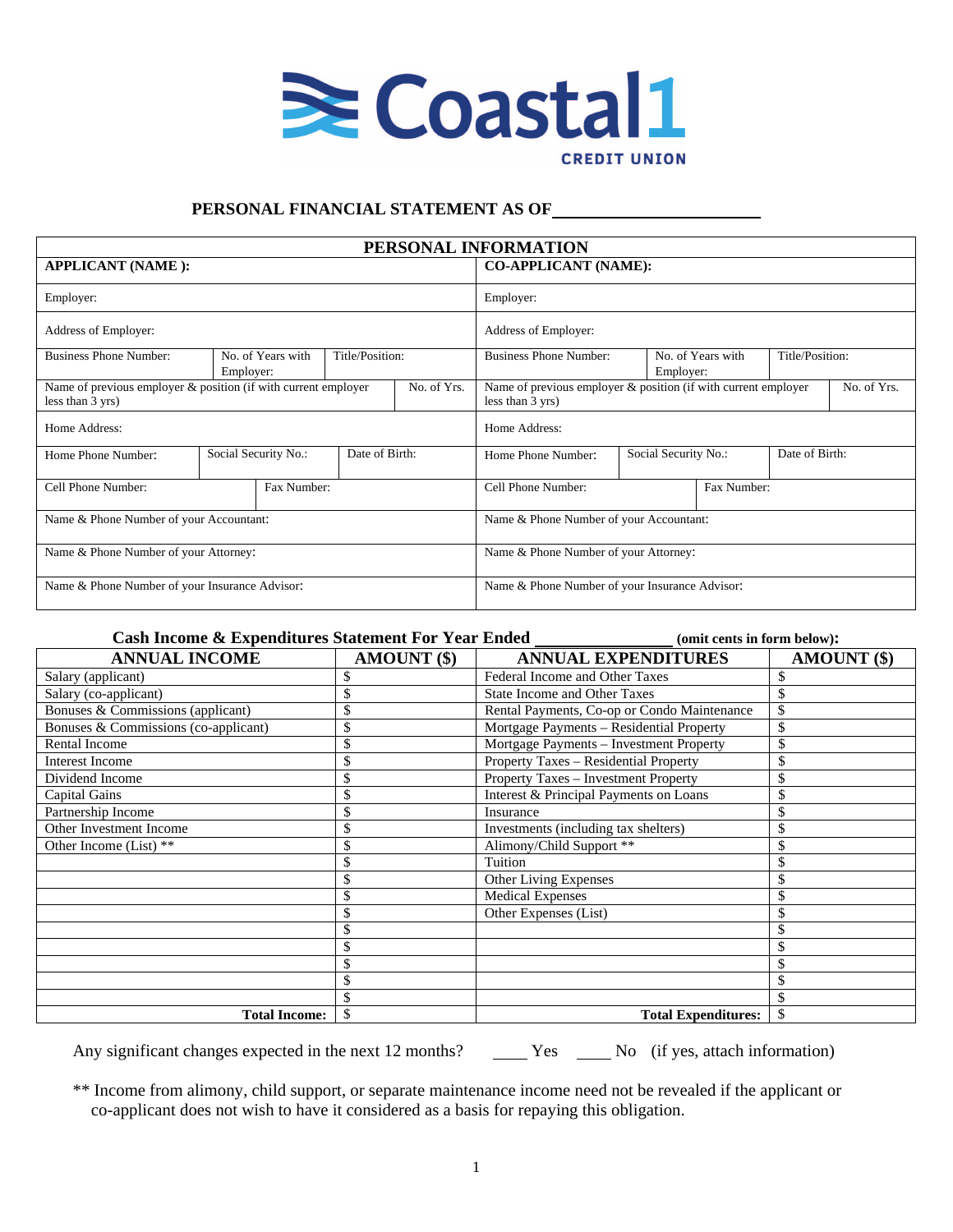# **Balance Sheet as of**

| <b>ASSETS</b>                                               | AMT. (\$) | <b>LIABILITIES</b>                        | AMT. (\$) |
|-------------------------------------------------------------|-----------|-------------------------------------------|-----------|
| Cash in this Bank (including money market accts. & CD's)    | \$        | Notes Payable to this Bank                | \$        |
| Cash in other Fin. Inst. (list below) (list same as above)  |           | Secured                                   |           |
|                                                             |           | Unsecured                                 | \$        |
|                                                             | \$        | Notes Payable to Others (from Schedule E) | \$        |
|                                                             |           | Secured                                   | \$        |
|                                                             | \$        | Unsecured                                 | \$        |
| Readily Marketable Securities (from Schedule A)             | \$        | <b>Accounts Payable</b>                   | \$        |
| Non-Readily Marketable Securities (from Schedule A)         | \$        | Credit Cards                              | \$        |
| <b>Accounts and Notes Receivable</b>                        | \$        | Margin Accounts                           | \$        |
| Net Cash Surrender Value of Life Ins. (from Schedule B)     | \$        | Notes Due: Partnership (from Schedule D)  | \$        |
| Residential Real Estate (from Schedule C)                   | \$        | <b>Taxes Payable</b>                      | \$        |
| Real Estate Investments (from Schedule C)                   | \$        | Mortgage Debt (from Schedule C)           | \$        |
| Partnerships/PC Interests (from Schedule D)                 | \$        | Life Insurance Loans (from Schedule B)    | \$        |
| IRA, Keogh, Profit-Sharing & Other Vested Retirement Accts. | \$        | Other Liabilities (list below)            | \$        |
| Deferred Income (number of years deferred                   | \$        |                                           | \$        |
| Personal Property (including automobiles - list)            |           |                                           | \$        |
|                                                             |           |                                           | \$        |
|                                                             |           |                                           | \$        |
|                                                             |           |                                           | \$        |
|                                                             |           |                                           | \$        |
| Other Assets (list)                                         |           |                                           | \$        |
|                                                             |           |                                           | \$        |
|                                                             | \$        |                                           | \$        |
|                                                             |           |                                           | \$        |
|                                                             | \$        | <b>TOTAL LIABILITIES</b>                  | \$        |
| <b>TOTAL ASSETS</b>                                         | \$        | <b>NET WORTH</b>                          | \$        |

| <b>YES</b> | NO. | <b>AMOUNT</b> |
|------------|-----|---------------|
|            |     |               |
|            |     |               |
|            |     |               |
|            |     | \$            |
|            |     |               |
|            |     |               |
|            |     |               |
|            |     |               |
|            |     |               |
|            |     |               |
|            |     |               |

|                                                                                      | Schedule A – All Securities (including non-money market mutual funds) (be sure to post totals to proper line on Balance Sheet) ** |               |              |             |                |            |                |  |  |  |  |  |
|--------------------------------------------------------------------------------------|-----------------------------------------------------------------------------------------------------------------------------------|---------------|--------------|-------------|----------------|------------|----------------|--|--|--|--|--|
| No Shares                                                                            |                                                                                                                                   |               |              |             | <b>CURRENT</b> |            | <b>PLEDGED</b> |  |  |  |  |  |
| <b>Stock or Face</b>                                                                 | <b>DESCRIPTION</b>                                                                                                                | <b>OWNERS</b> | <b>WHERE</b> | <b>COST</b> | <b>MARKET</b>  |            |                |  |  |  |  |  |
| Value Bonds                                                                          |                                                                                                                                   |               | <b>HELD</b>  |             | <b>VALUE</b>   | <b>YES</b> | NO             |  |  |  |  |  |
|                                                                                      | READILY MARKETABLE SECURITIES (including U.S. Governments and Municipalities)                                                     |               |              |             |                |            |                |  |  |  |  |  |
|                                                                                      |                                                                                                                                   |               |              |             |                |            |                |  |  |  |  |  |
|                                                                                      |                                                                                                                                   |               |              |             |                |            |                |  |  |  |  |  |
|                                                                                      |                                                                                                                                   |               |              |             |                |            |                |  |  |  |  |  |
|                                                                                      |                                                                                                                                   |               |              |             |                |            |                |  |  |  |  |  |
|                                                                                      |                                                                                                                                   |               |              |             |                |            |                |  |  |  |  |  |
|                                                                                      |                                                                                                                                   |               |              |             |                |            |                |  |  |  |  |  |
| NON-READILY MARKETABLE SECURITIES (closely held, thinly traded, or restricted stock) |                                                                                                                                   |               |              |             |                |            |                |  |  |  |  |  |
|                                                                                      |                                                                                                                                   |               |              |             |                |            |                |  |  |  |  |  |
|                                                                                      |                                                                                                                                   |               |              |             |                |            |                |  |  |  |  |  |

\*\* If not enough space, attach a separate schedule or brokerage statement and enter totals only.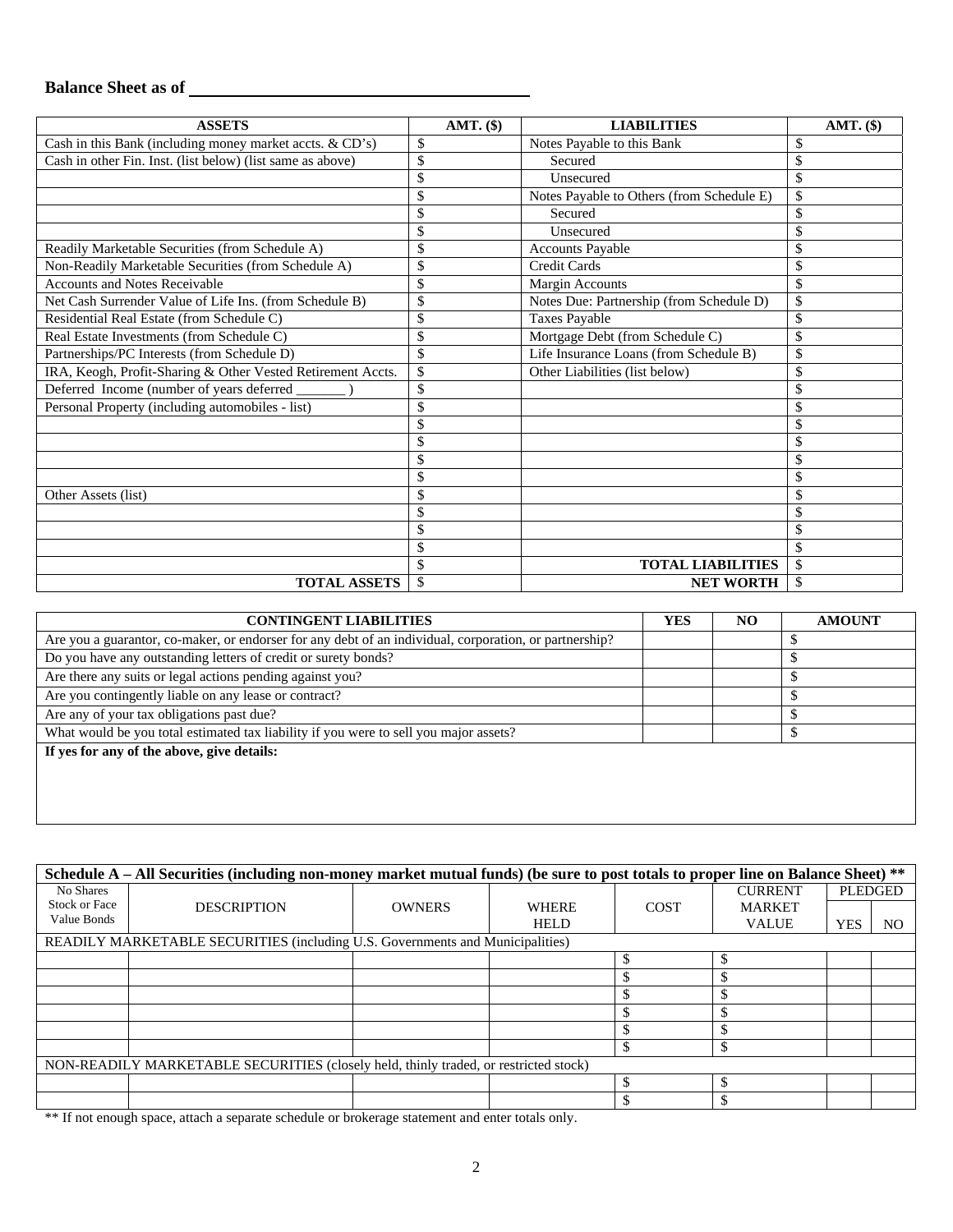| SCHEDULE B – INSURANCE (Life Insurance – use additional sheet if necessary) (be sure to post totals to proper line on Balance Sheet) |                          |                |             |                         |                           |           |  |  |  |  |
|--------------------------------------------------------------------------------------------------------------------------------------|--------------------------|----------------|-------------|-------------------------|---------------------------|-----------|--|--|--|--|
| <b>Insurance Company</b>                                                                                                             | Face Amount<br>of Policy | Type of Policy | Beneficiary | Cash Surrender<br>Value | Amount<br><b>Borrowed</b> | Ownership |  |  |  |  |
|                                                                                                                                      |                          |                |             |                         |                           |           |  |  |  |  |
|                                                                                                                                      |                          |                |             |                         |                           |           |  |  |  |  |
|                                                                                                                                      |                          |                |             |                         |                           |           |  |  |  |  |
|                                                                                                                                      |                          |                |             |                         |                           |           |  |  |  |  |

| SCHEDULE C - PERSONAL RESIDENCES MORTGAGE DEBT (be sure to post totals to proper line on Balance Sheet) |             |          |          |        |          |      |          |         |        |  |  |
|---------------------------------------------------------------------------------------------------------|-------------|----------|----------|--------|----------|------|----------|---------|--------|--|--|
|                                                                                                         |             | Purchase |          | Market | Present  | Int. | Maturity | Monthly | Lender |  |  |
| <b>Property Address</b>                                                                                 | Legal Owner | Year     | Price    | Value  | Ln. Bal. | Rate | Date     | Payment |        |  |  |
|                                                                                                         |             |          |          |        |          |      |          |         |        |  |  |
|                                                                                                         |             |          |          |        |          |      |          |         |        |  |  |
|                                                                                                         |             |          |          |        |          |      |          |         |        |  |  |
|                                                                                                         |             |          |          |        |          |      |          |         |        |  |  |
|                                                                                                         |             |          |          |        |          |      |          |         |        |  |  |
| SCHEDULE C - INVESTMENT PROPERTY MORTGAGE DEBT (be sure to post totals to proper line on Balance Sheet) |             |          |          |        |          |      |          |         |        |  |  |
| <b>Investment Property</b>                                                                              |             |          | Purchase | Market | Present  | Int. | Maturity | Monthly | Lender |  |  |
| Address                                                                                                 | Legal Owner | Year     | Price    | Value  | Ln. Bal. | Rate | Date     | Payment |        |  |  |
|                                                                                                         |             |          |          |        |          |      |          |         |        |  |  |
|                                                                                                         |             |          |          |        |          |      |          |         |        |  |  |
|                                                                                                         |             |          |          |        |          |      |          |         |        |  |  |
|                                                                                                         |             |          |          |        |          |      |          |         |        |  |  |
|                                                                                                         |             |          |          |        |          |      |          |         |        |  |  |

#### **SCHEDULE D –PARTNERSHIPS (less than majority ownership for real estate partnerships)\* (be sure to post totals to proper line on Balance Sheet)**  TYPE OF INVESTMENT DATE OF INITIAL INVESTMENT COST PERCENT **OWNED** CURRENT MARKET VALUE BALANCE DUE ON PARTNERSHIP NOTES, CASH CALLS FINAL **CONTRIBUTION** DATE Business/Professional (indicate name) Investments (including Tax Shelters)

\* Note for investments which represent a material portion of your total assets, please include the relevant financial statements or tax returns, or in the case of partnership investments or S-corporations, schedule K'-1s.

| <b>SCHEDULE E - NOTES PAYABLE</b> |                 |               |                |                |                   |             |                 |                |  |  |
|-----------------------------------|-----------------|---------------|----------------|----------------|-------------------|-------------|-----------------|----------------|--|--|
|                                   | TYPE OF         | <b>AMOUNT</b> | <b>SECURED</b> |                |                   | INT.        |                 | <b>UNPAID</b>  |  |  |
| DUE TO                            | <b>FACILITY</b> | OF LOAN       | <b>YES</b>     | N <sub>O</sub> | <b>COLLATERAL</b> | <b>RATE</b> | <b>MATURITY</b> | <b>BALANCE</b> |  |  |
|                                   |                 |               |                |                |                   |             |                 |                |  |  |
|                                   |                 |               |                |                |                   |             |                 |                |  |  |
|                                   |                 |               |                |                |                   |             |                 |                |  |  |
|                                   |                 |               |                |                |                   |             |                 |                |  |  |
|                                   |                 |               |                |                |                   |             |                 |                |  |  |